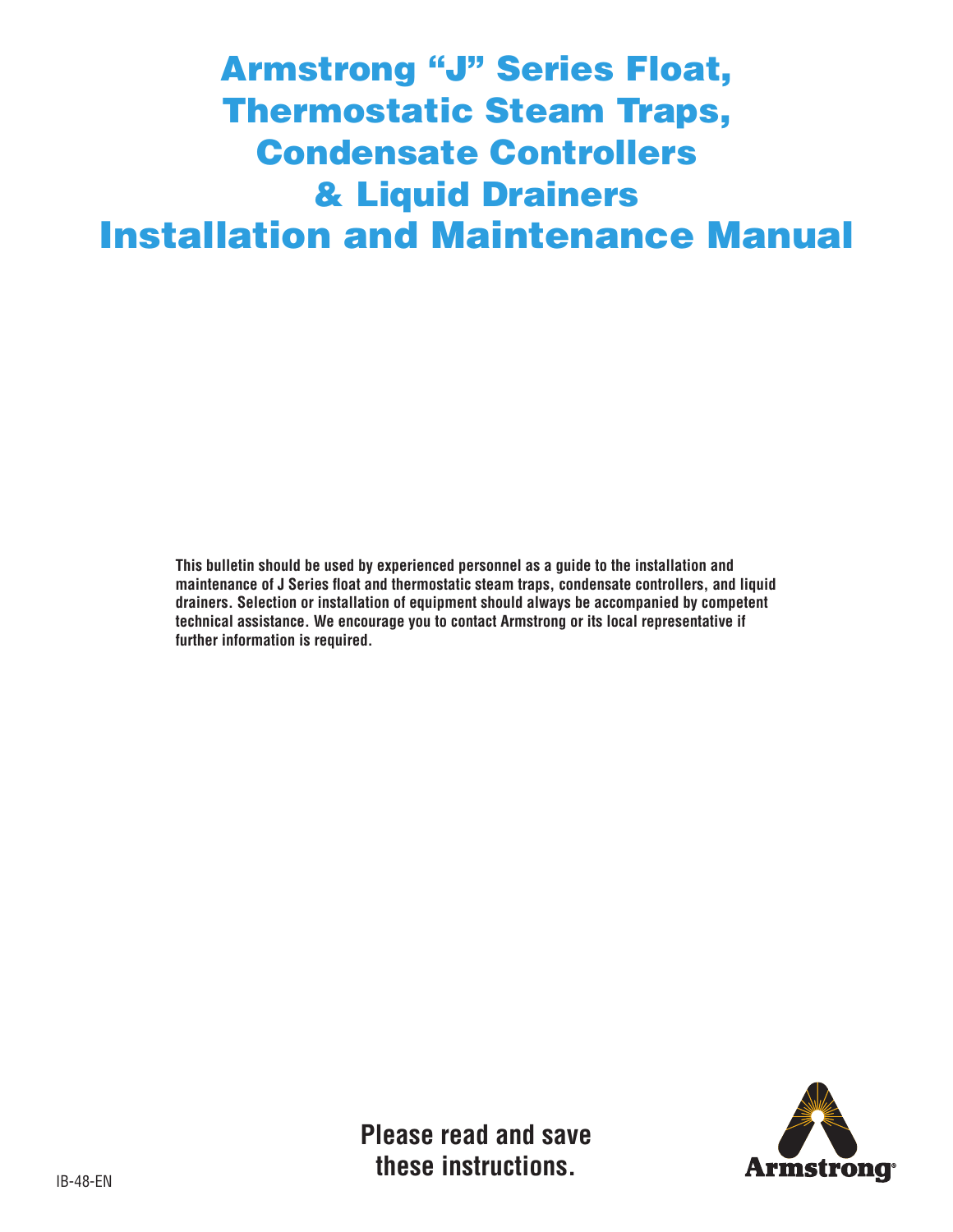Armstrong "J" Series steam traps, condensate controllers, and liquid drainers have capacities to 25,000 lbs. of hot condensate per hour. The inlet and outlet connections are 2" NPT for operating pressures to 175 psig saturated steam.

TABLE 1: Orifice Sizes and Operating Pressures. This table gives the maximum operating pressures for each orifice size: **DO NOT EXCEED RATED OPERATING PRESSURES**.

| <b>Maximum Operating Pressure</b> | <b>Orifice Size</b> |
|-----------------------------------|---------------------|
| 15                                | $1 - 1/16"$         |
| 30                                | 3/4"                |
| 75                                | 9/16"               |
| 125                               | 1/2"                |
| 175                               | 7/16"               |

**Table 1. "J" Series**

# Installation

- 1. Series "J" steam traps, condensate controllers, and liquid drainers have individual requirements for installation.
- A) **Float and Thermostatic Steam Trap**

Install the trap so that its inlet connection is below the liquid level in the equipment to be drained. Figure 1 shows the recommended piping method.

### B) **Condensate Controller**

The condensate controller's ability to handle flash steam enables it to operate efficiently with siphon drained equipment. Figure 2 shows the recommended piping method.

#### C) **Liquid Drainer**

Install the liquid drainer with its inlet connection below the liquid level in the equipment to be drained. Figure 3 shows the recommended piping for a liquid drainer.

- 2. Before installing any trap, blow down the piping that leads to the unit's inlet. Use full line pressure. Be sure the maximum operating pressure (MOP) of the unit is adequate for the installation. (The MOP is stamped on the casting.)
- 3. Set the unit as shown in Figure 1, 2, or 3, with the flange resting on the floor or on a platform for support. Then install and tighten the inlet and discharge piping to secure the unit in its operating position. Use good piping practices to avoid excessive strain on the piping.
- 4. To allow for maintenance and provide maximum service, install a valve on each side of the unit, and a 2" Y-type strainer ahead of the inlet. All valves should be of the full-ported type to avoid restricting flow.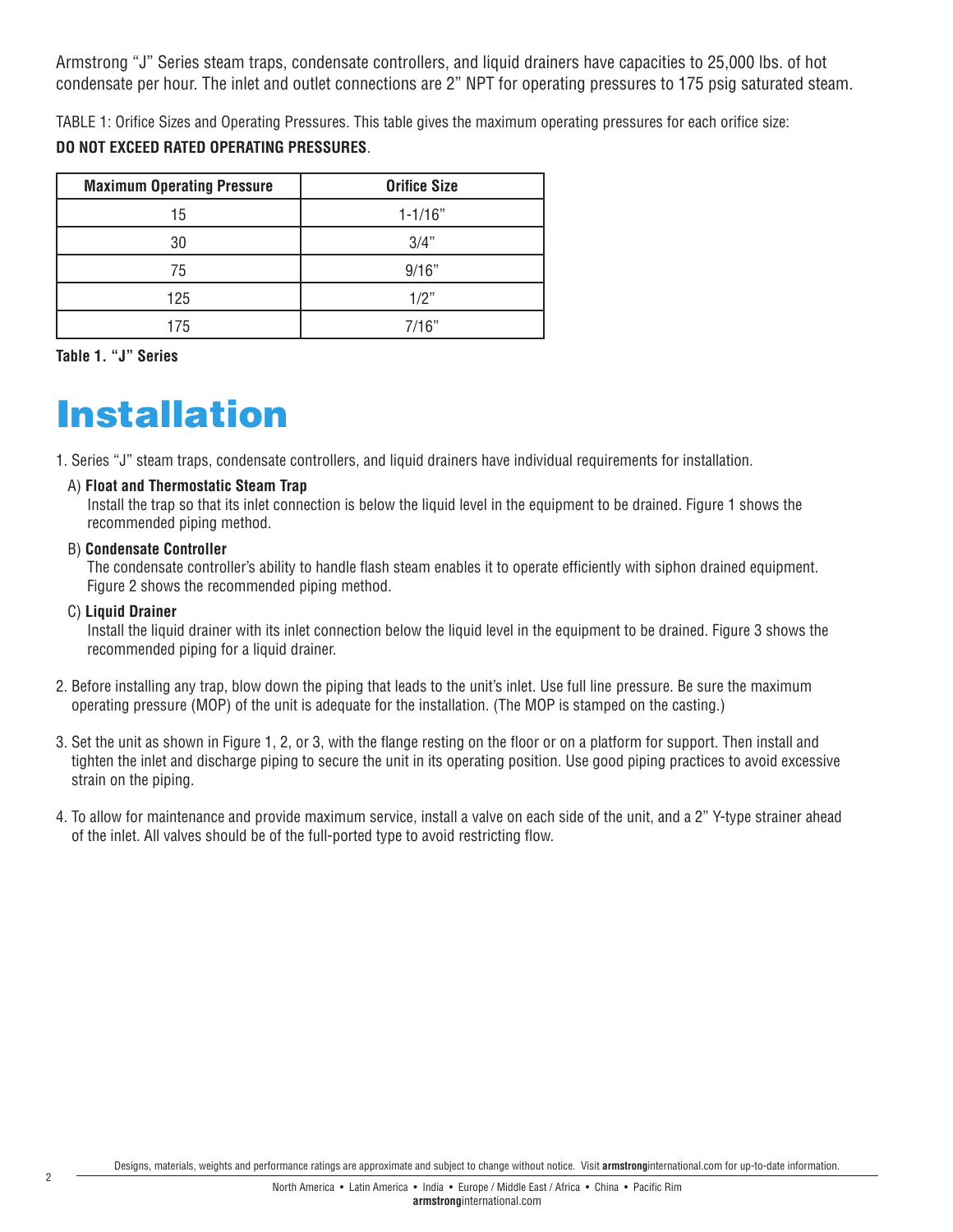#### **Note: Use good piping practices. Make inlet piping as short as possible with a minimum of elbows and other restrictions. Install a dirt pocket in the line ahead of the unit as shown in Figures 1 and 3.**

- 5. Liquid Drainers must be back vented to avoid air-binding. Do not reduce the pipe size to less than 1" for the back vent. Connect as shown in Figure 3. Use a full ported valve in the back-vent line. Remember that the pressure in the drainer is the same as in the unit drained. Only the difference ni liquid levels produces flow. Minimize fittings and length of pipe between the vessel and the drainer.
- 6. If condensate is discharged to an overhead return, insure that adequate differential pressure exists across the trap to elevate the condensate. Install a check valve in the discharge piping near the unit to prevent back-flow when the system is not in operation.
- 7. Series "J" units do not require priming. They are ready for operation when installed.

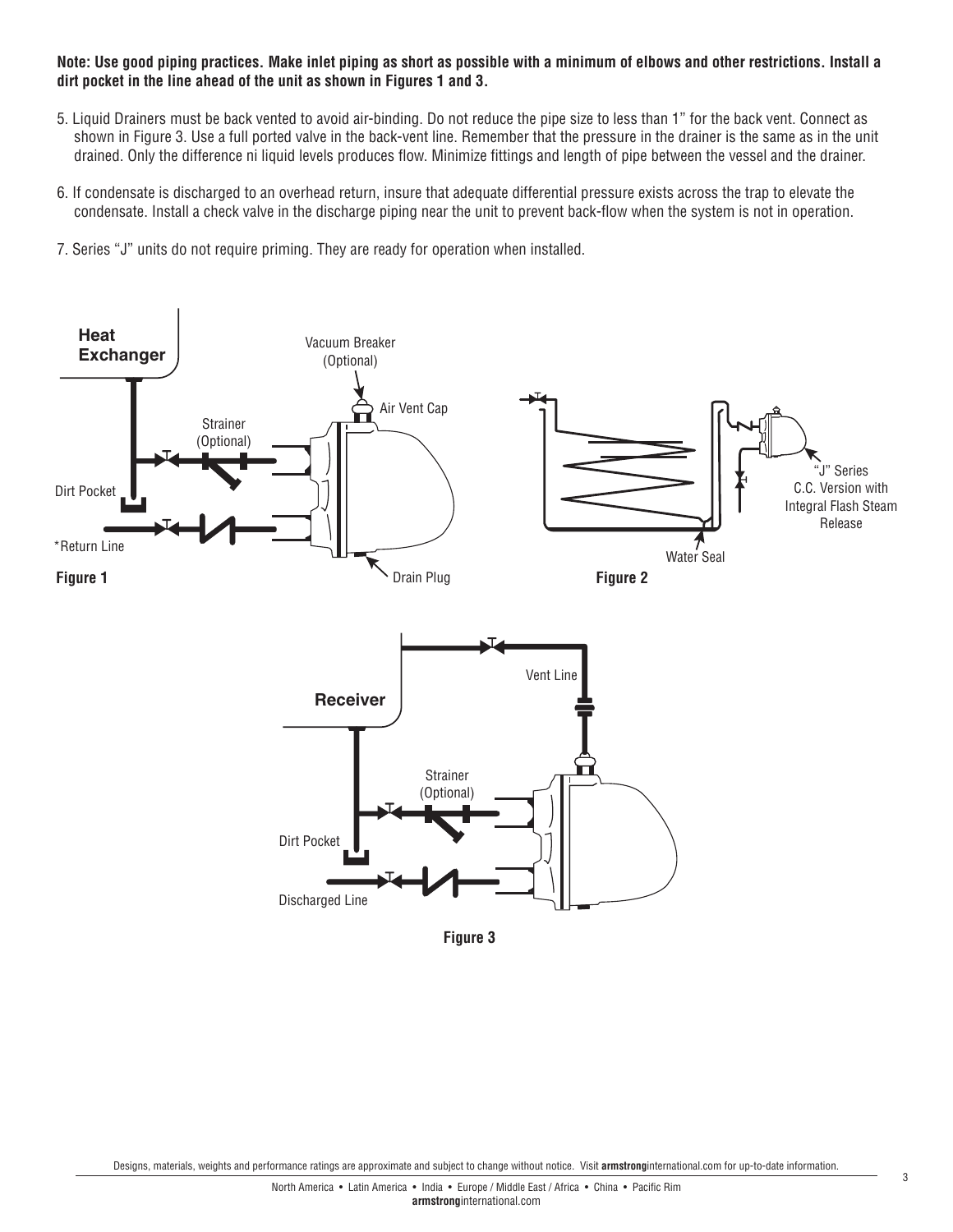# Maintenance

Check the internal mechanism of these units for damage or wear at least once a year.

# **A) Opening the Unit**

- 1. Close the valves in both supply and discharge lines. If the unit is hot, allow it to cool. (Liquid Drainer: close the valve in the back vent line.)
- 2. Remove the drain plug from the bottom of the body and allow the liquid to drain.

**Caution:** Do not attempt to remove the body without first removing the thermostatic air vent or fixed orifice and coupling.

### 3. Before removing the body.

## a) **Steam trap.**

Remove the air vent cap ( 1 1/2" plug) from the top of the body. When the cap is removed, the thermostatic air vent extends through the top of the body. Using a spanner wrench or pliers, remove the thermostatic air vent and gasket. Inspect the vent for damage.

The valve should be away from the valve seat. If you have the facilities, place the air vent in a pan of water and heat it to boiling. The valve should close. If the bellows is collapsed or ruptured, discard it and install a new one.

If the unit includes a vacuum breaker, it is located in the air vent cap. Blow through the vacuum breaker from atmosphere side to be sure that it opens; suck air from that same side to be sure that it closes tightly. If the vacuum breaker does not operate properly, discard it and install a new one.

## b) **Condensate Controller.**

Remove the air vent cap from the body. Remove the fixed orifice air vent and the coupling from the air relief tube.

## c) **Liquid Drainer.**

Disconnect the back-vent or secondary steam piping from the drainer body.

- 4. Put blocks under the body of the unit to support it and remove the 8 bolts that attach the body to the cap. To facilitate handling, turn a lifting lug into the 1 1/2" NPT hole in the top of the body. A hoist can be attached to the lifting lug.
- 5. Carefully pull the body back from the cap, lifting slightly as you pull. Remove and discard the old gasket.
- 6. Inspect all of the moving parts. Remove all worn or damaged parts and replace them with new parts. Figures 4, 5, 6, and 7 show all critical or moving parts. Check that each item is in good condition and operates normally. Inspect the lever and guide pin assembly for indications of wear. See that the float is not dented or corroded. Look for pinhole leaks in the float.
- 7. If parts are worn or damaged, refer to Section B, "Replacing The Mechanism" or skip to Section C "Reassembly of Trap."
- 8. After inspection and repair, clean the gasket surfaces and place a new gasket between the body and the cap. Replace the body carefully to avoid damaging the internal parts. Install and tighten the eight bolts.
- 9. Screw the drain plug into the bottom of the body and tighten it securely.
- 10. a) Steam Trap. Place the thermostatic air vent, with gasket installed, into the coupling at the top of the air relief tube. Tighten with a spanner wrench or pliers. Screw the air vent cap into the top of the body and tighten the cap with a wrench.
	- b) Condensate Controller. Screw the fixed orifice and coupling onto the upper end of the air relief tube. Screw the air vent cap into the top of the body and tighten with a wrench.
	- c) Liquid Drainer. Reconnect the back-vent piping.
- 11. Open the valves in the supply and discharge lines. For liquid drainers, also open the valve in the back-vent line. Check the equipment for normal operation.

Designs, materials, weights and performance ratings are approximate and subject to change without notice. Visit **armstrong**international.com for up-to-date information.

4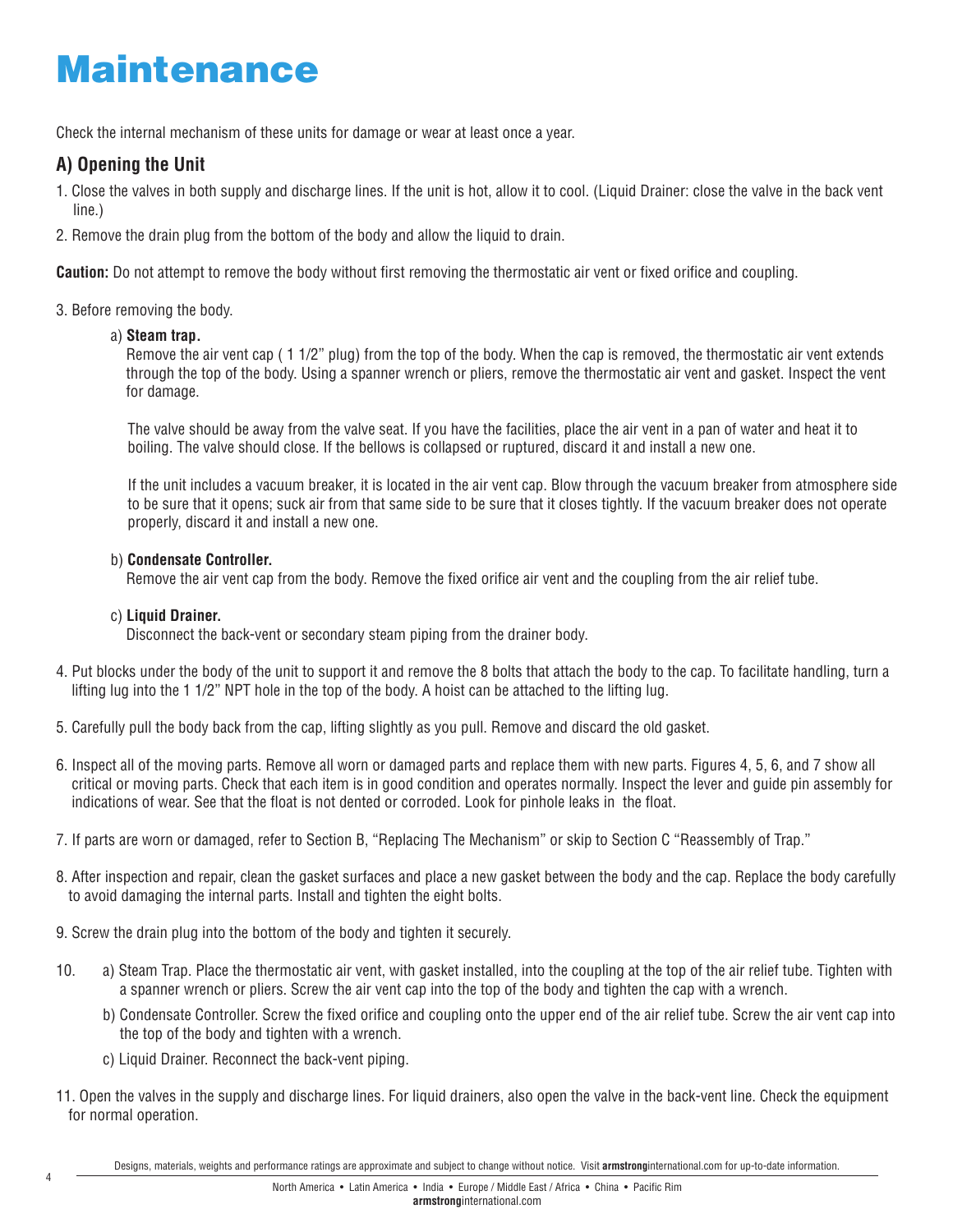





**Figure 7. Detail of the Mechanism**

Designs, materials, weights and performance ratings are approximate and subject to change without notice. Visit **armstrong**international.com for up-to-date information.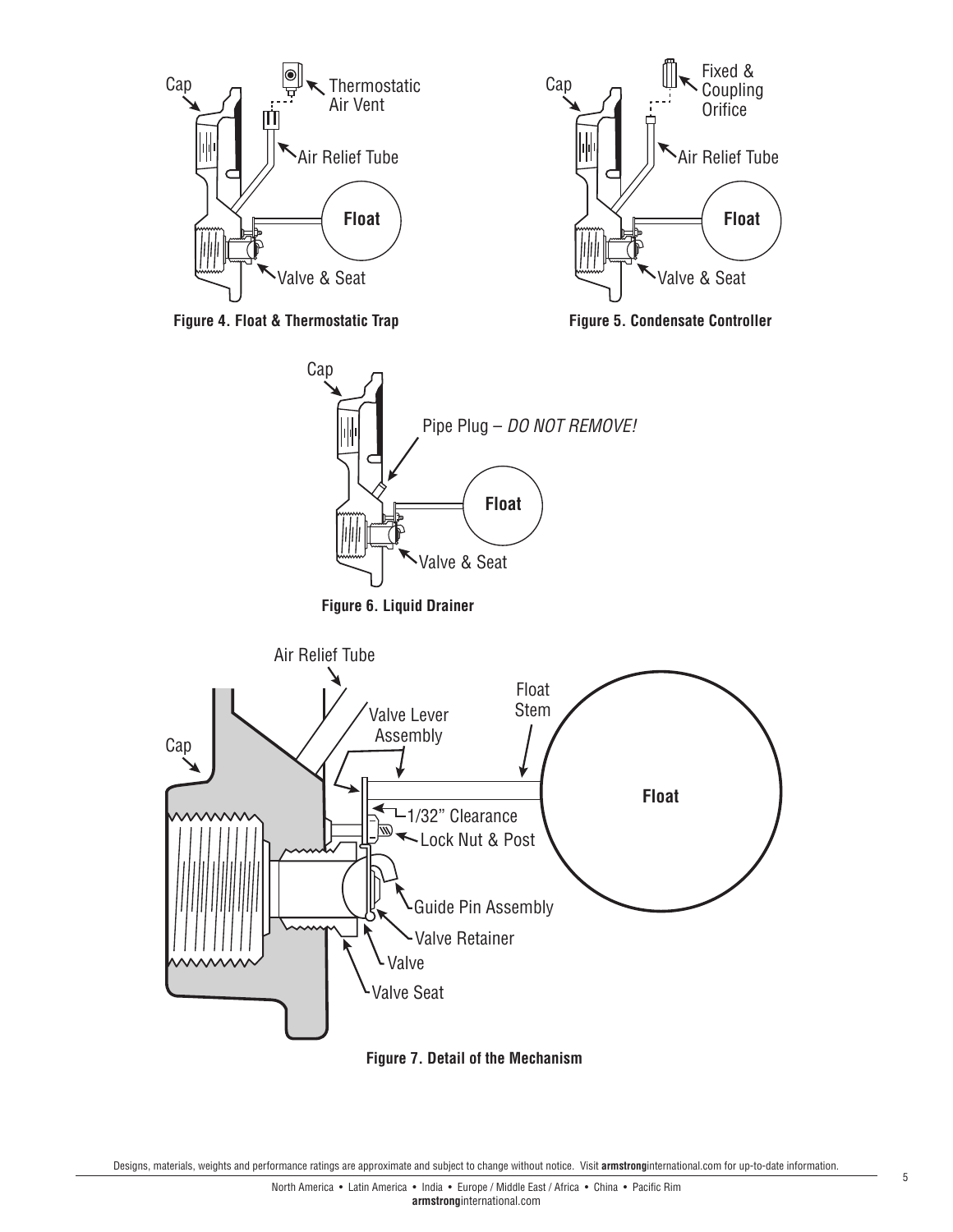# **B) Replacing the Valve and Seat**

- 1. Remove the two (2) guide plate screws. The mechanism, except for the valve and seat, should be free from the cap.
- 2. Remove the valve seat from the cap. Be sure that the threads in the cap are not damaged and that the beveled mating surface in the cap is clean and free of erosion.
- 3. Install a new valve seat in the cap and tighten it securely. Pipe dope or lubricant must not be used on valve seat threads. The seal is made, not by the threads, but by metal to metal contact at the ground end of the valve seat. Make sure the seating area in the cap is clean before screwing the valve seat into position.

**Note: The valve and seat are a lapped and matched set. Never replace only a valve or only a valve seat. Be sure that the new valve and seat are the correct orifice size for your operating pressure. The orifice size is stamped on the valve seat, valve lever, and guide pin assembly. Parts with different orifice stampings should never be used together.** 

- 4. Install new valve, lever and guide pin assembly. Securely tighten the two guide plate screws. The ever simply hooks over the guide pins for installation.
- 5. Check for alignment of the guide pins. Hold the lever and valve against that valve seat with the valve contacting its seat and the two fulcrum points resting on the face of the seat. When the lever is held in this position, the guide pins should be centered in the guide pin holes as in Figure 8. When correctly aligned, the lever will move sideways the same distance to the right. (Figure 9) as to the left (Figure 10).

Should the guide pins be out of line for any reason, they should be bent slightly so they will be centered in the guide pin holes as shown in Figure 8. For example, the quide pins in Figures 11 and 12 are not properly aligned and should be tapped lightly with a hammer, or similar tool, in the direction of the arrows. If the pins are too far apart or too close together, a similar procedure should be followed to position them concentrically.

- 6. Hold the valve in the valve seat with the lever's two fulcrum points resting on the face of the valve seat. Using an adjustable wrench turn the lock nut down on its post until there is approximately 1/32" clearance between the nut and the extension of the valve lever which is under the nut. See Figure 7.
- 7. Be sure that the float is screwed tightly to the stem of the valve lever assembly, then install the body on accordance with steps 1-4 of Section C below.



**Figure 8 Figure 9 Figure 10 Figure 11 Figure 12**



Designs, materials, weights and performance ratings are approximate and subject to change without notice. Visit **armstrong**international.com for up-to-date information.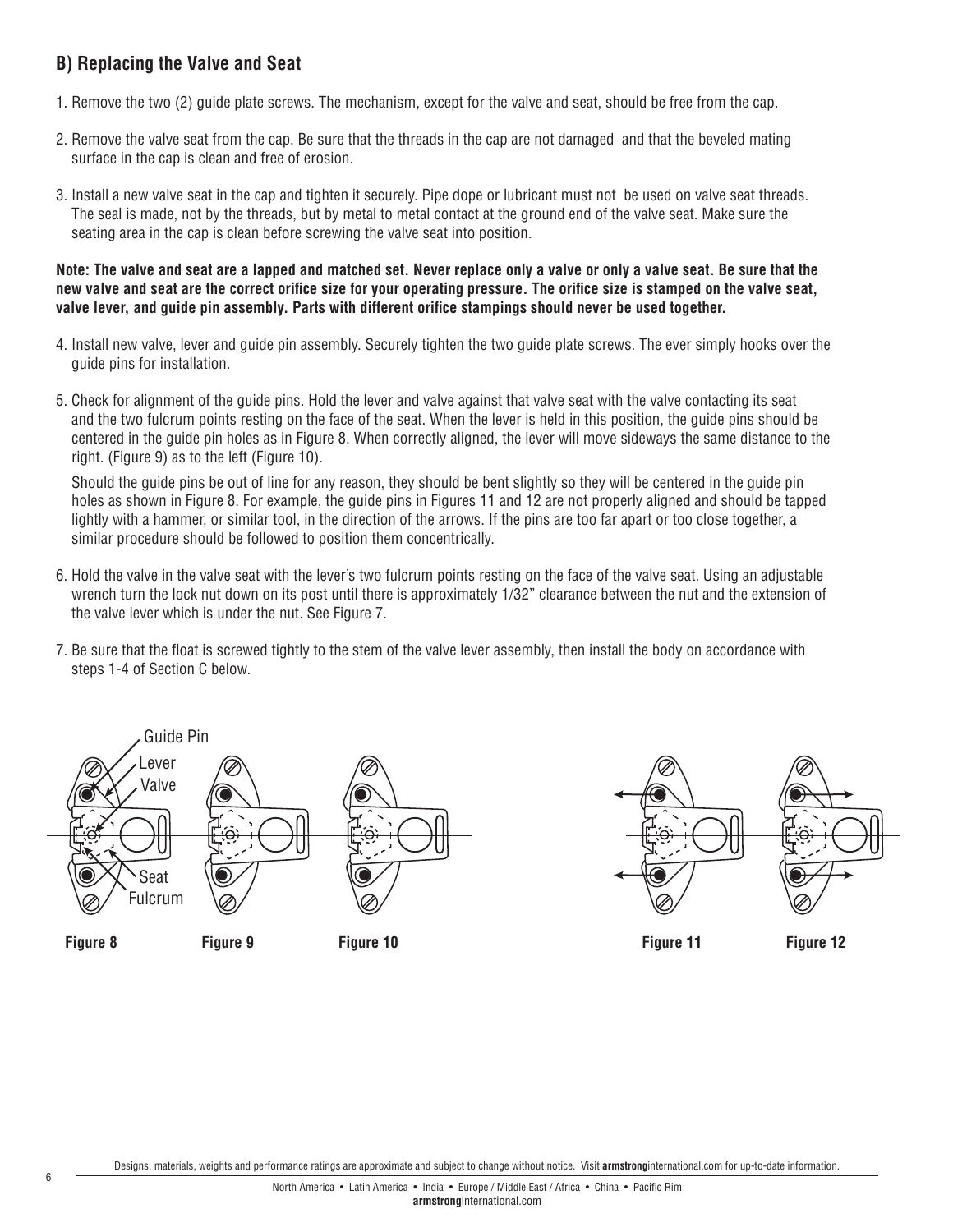# **C) Reassembly of Trap**

- 1. After inspection and repair, clean the gasket surfaces and place a new gasket between the body and the cap. Replace the body carefully to avoid damaging the internal parts. Install and tighten the eight bolts. (See Figure 13 for bolt tightening sequence.)
- 2. Screw the drain plug into the bottom of the body and tighten it securely.

## 3. a) **Steam Trap.**

Place the thermostatic air vent, with gasket installed, into the coupling at the top of the air relief tube. Tighten with a spanner wrench or pliers. Screw the air vent cap into the top of the body and tighten the cap with a wrench.

### b) **Condensate Controller.**

Screw the fixed orifice and coupling onto the upper end of the air relief tube. Screw the air vent cap into the top of the body and tighten with a wrench.

### c) **Liquid Drainer.**

Reconnect the back-vent piping.

4) Open the valves in the supply and discharge lines. For liquid drainers, also open the valve in the back-vent line. Check the equipment for normal operation.